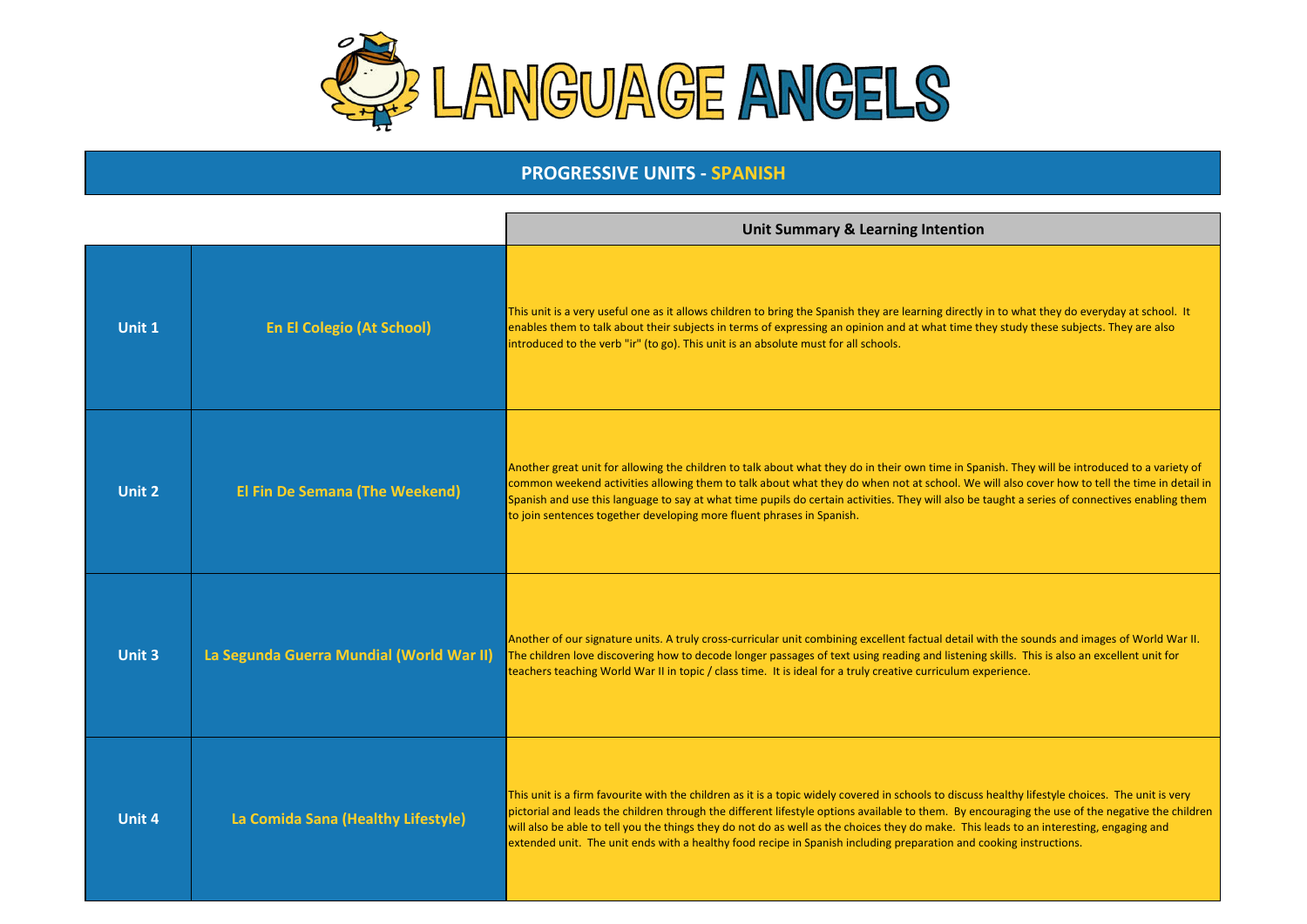

## **PROGRESSIVE UNITS - SPANISH**

|               |                                             | Unit Summary & Learning Intention                                                                                                                                                                                                                                                                                                                                                                                                                                                                                                                                                                                                                                                                                                                                                                                                                                                                                                                                                                                                                          |
|---------------|---------------------------------------------|------------------------------------------------------------------------------------------------------------------------------------------------------------------------------------------------------------------------------------------------------------------------------------------------------------------------------------------------------------------------------------------------------------------------------------------------------------------------------------------------------------------------------------------------------------------------------------------------------------------------------------------------------------------------------------------------------------------------------------------------------------------------------------------------------------------------------------------------------------------------------------------------------------------------------------------------------------------------------------------------------------------------------------------------------------|
| <b>Unit 5</b> | <b>Los Planetas (The Planets)</b>           | This is one of our more challenging units. Although the planets are mostly cognates the children will be exposed to complex sentences and<br>asked by the end of the unit to recreate detailed descriptions of each planet on their own. This is a great cross-curricular unit and an ideal<br>unit to prepare the children for transition to KS3. We also introduce the children to the concept of adjectival agreement in Spanish.                                                                                                                                                                                                                                                                                                                                                                                                                                                                                                                                                                                                                       |
| Unit 6        | <b>Las Olimpiadas (The Olympics)</b>        | This is a great unit for studying the Olympics. We cover Olympic history (looking at the ancient Olympics and the beginnings of what we now<br>refer to as the modern Olympic games), a selection of Olympic sports, how to say "I play" and "I do not play" a sport using the verb<br>"practicar" (to play a sport) and we also introduce the children to how we express various sports as a profession (as an adjective) and making<br>the sport "agree" with the noun it is describing. As you would expect the unit is crammed full of exciting and interesting material all of which<br>is consolidated by our renowned differentiated worksheets and a whole range of amazing interactive games. This is a brilliant way to study<br>sports (and Olympic sports in particular) in your school!                                                                                                                                                                                                                                                       |
| Unit 7        | <b>Hábitats (Habitats)</b>                  | If you're looking for an interesting way to combine your Spanish teaching with a great cross-curricular topic, then this habitats unit is the one<br>for you. We start by looking at the main elements animals and plants need to survive in a habitat. We then move on to learn about key<br>examples of the 5 different habitat types we are studying. In lesson 3 we look at what types of plants grow in the various habitats we are<br>studying. In week 4 we examine which animals live in each of the habitats and look at some of their adaptations. Finally we prepare our<br>materials and PowerPoints so that each pupil (individually or in groups) can make a habitats presentation to the rest of the class in Spanish.<br>As always, we finish our unit with our end of unit assessment exercises.                                                                                                                                                                                                                                          |
| Unit 8        | <b>Los Verbos Regulares (Regular Verbs)</b> | In line with the requirements of the curriculum we have to ensure our KS2 pupils have an understanding of 'basic grammar including<br>conjugation of high-frequency verbs' in the foreign language of study. This unit is all about meeting this specific but very important part of all<br>foreign language learning. It might not be the most exciting of topics but it is vital so our pupils have the right foundations in place for the<br>rest of their language learning journey. We cover pronouns, verb infinitives, verb stems & endings and the three different categories of<br>Spanish REGULAR verbs (-ER regular verbs, -IR regular verbs and -AR regular verbs). We explain to the children that these types of verbs are<br>called REGULAR because the way the endings of the verb changes for each of the personal pronouns follows the same REGULAR pattern. The<br>unit finishes with the children completing their own Spanish REGULAR verbs booklet. This will be an important booklet for their future foreign<br>language learning. |